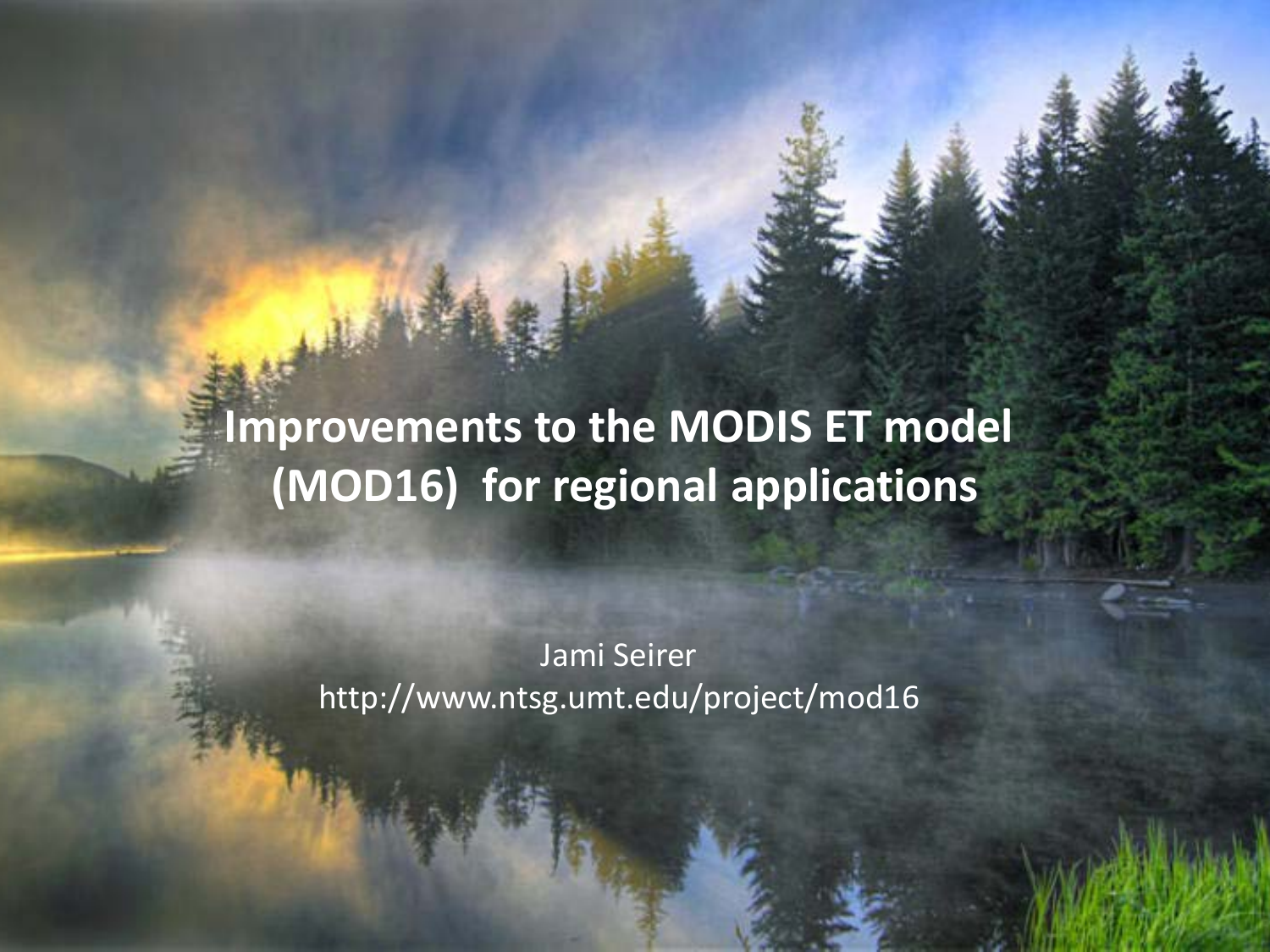### MOD16: Objective



Estimate global terrestrial evapotranspiration, which may be used in calculations of regional water and energy balances to help quantify trends in climate change, primary productivity and drought.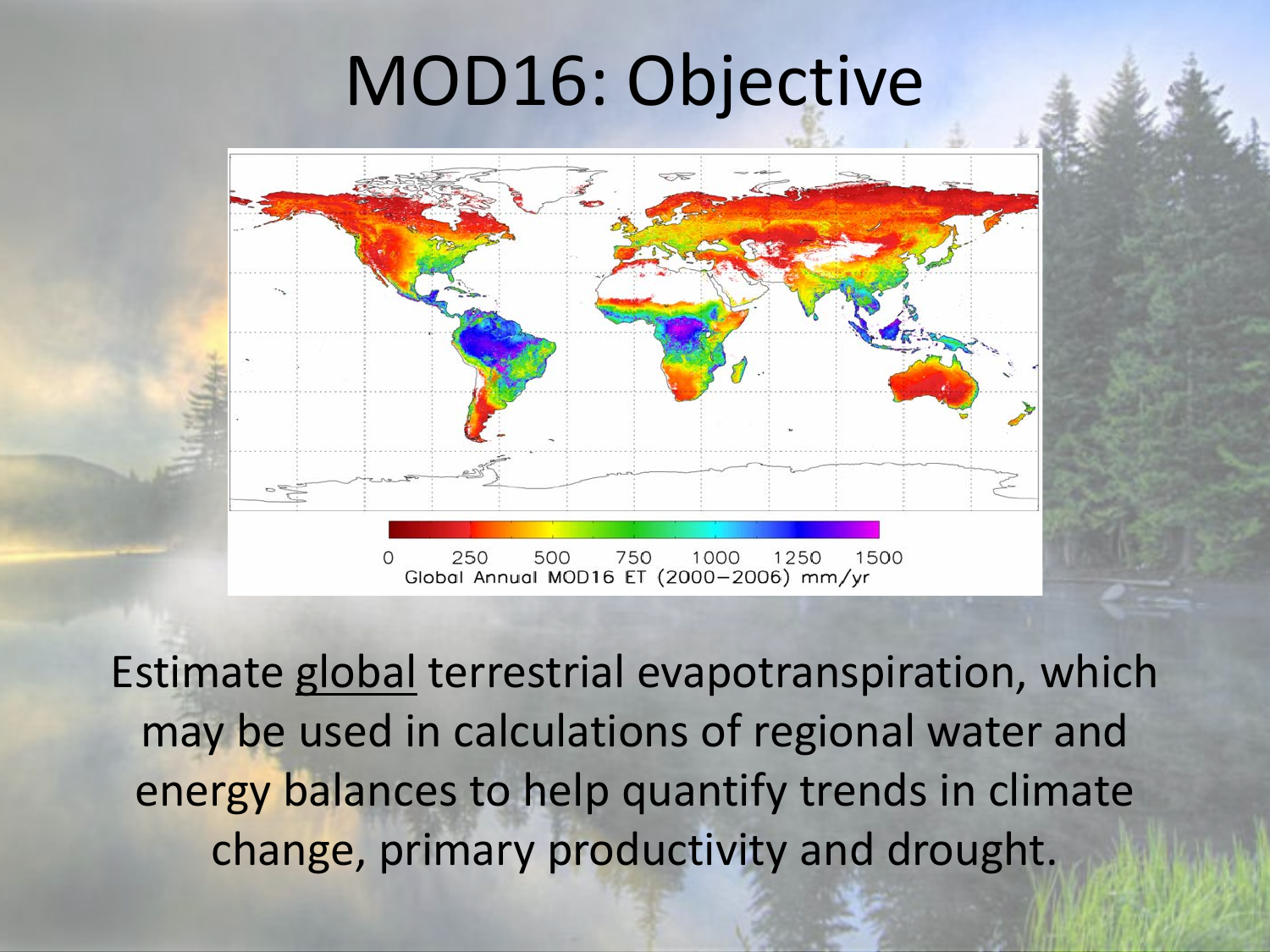### MOD16: Inputs



**MERRA Reanalysis Meteorological Variables**

> **MODIS LAI/FPAR, Albedo, Land Cover Type**





### **SRTM Elevation**

**Biome Property Look- Up Table (BPLUT)**

| <b>PARAMETER</b>                       | OSH     | WL      |
|----------------------------------------|---------|---------|
| $T_{\text{min\_open}}$ (°C)            | 8.80    | 11.39   |
| $T_{\text{min close}}$ ( $^{\circ}$ C) | $-8.00$ | $-8.00$ |
| <b>VPD</b> close (Pa)                  | 4400    | 3500    |
| VPD <sub>open</sub> (Pa)               | 650     | 650     |
| gl sh $(m s-1)$                        | 0.04    | 0.08    |
| gl e wv $(m s-1)$                      | 0.04    | 0.08    |
| Cl(m/s)                                | 0.0065  | 0.0070  |
| RBL MIN $(s m^{-1})$                   | 20.0    | 15.0    |
| RBL MAX $(s m-1)$                      | 45.0    | 45.0    |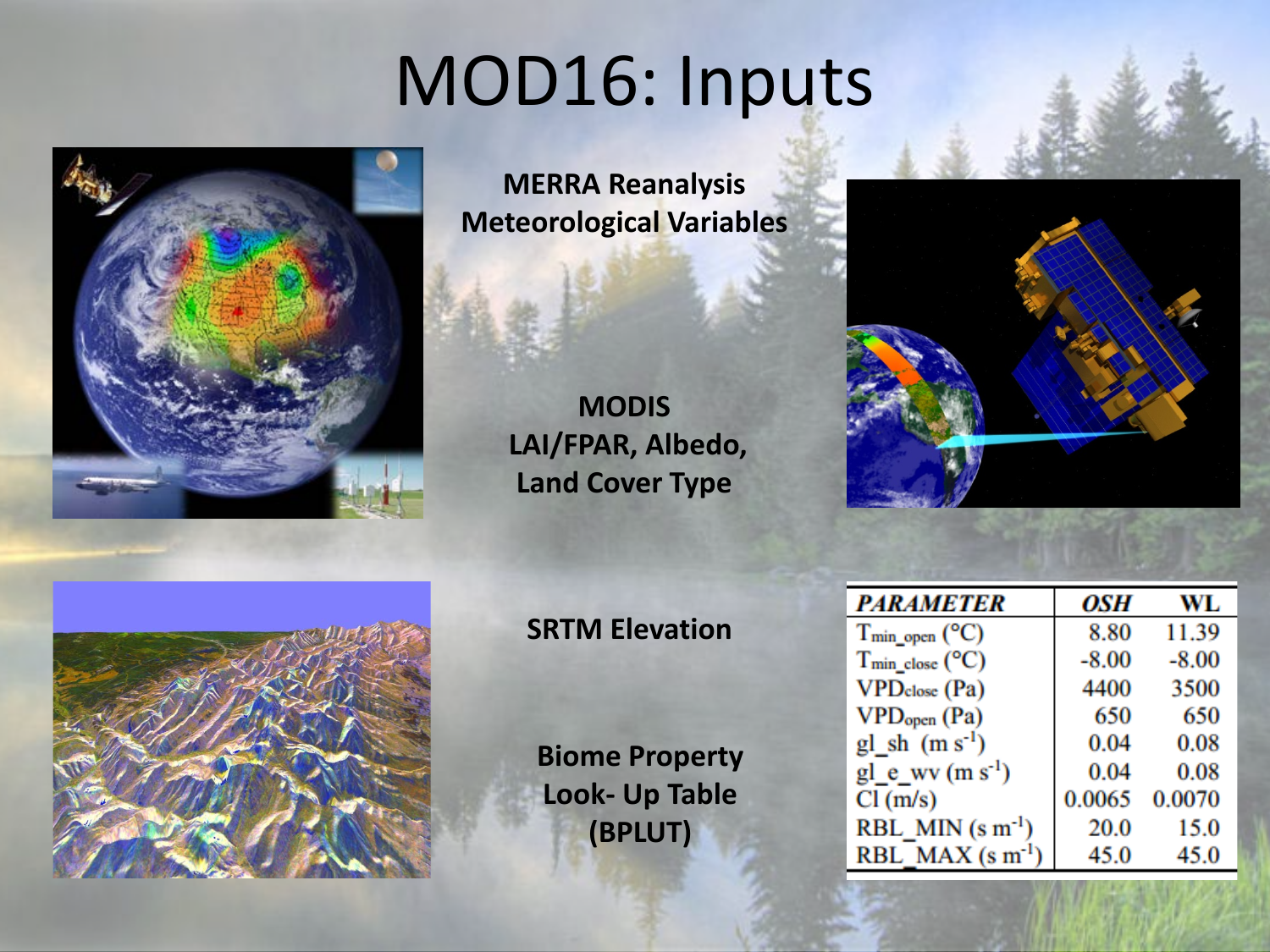### MOD16: Methods

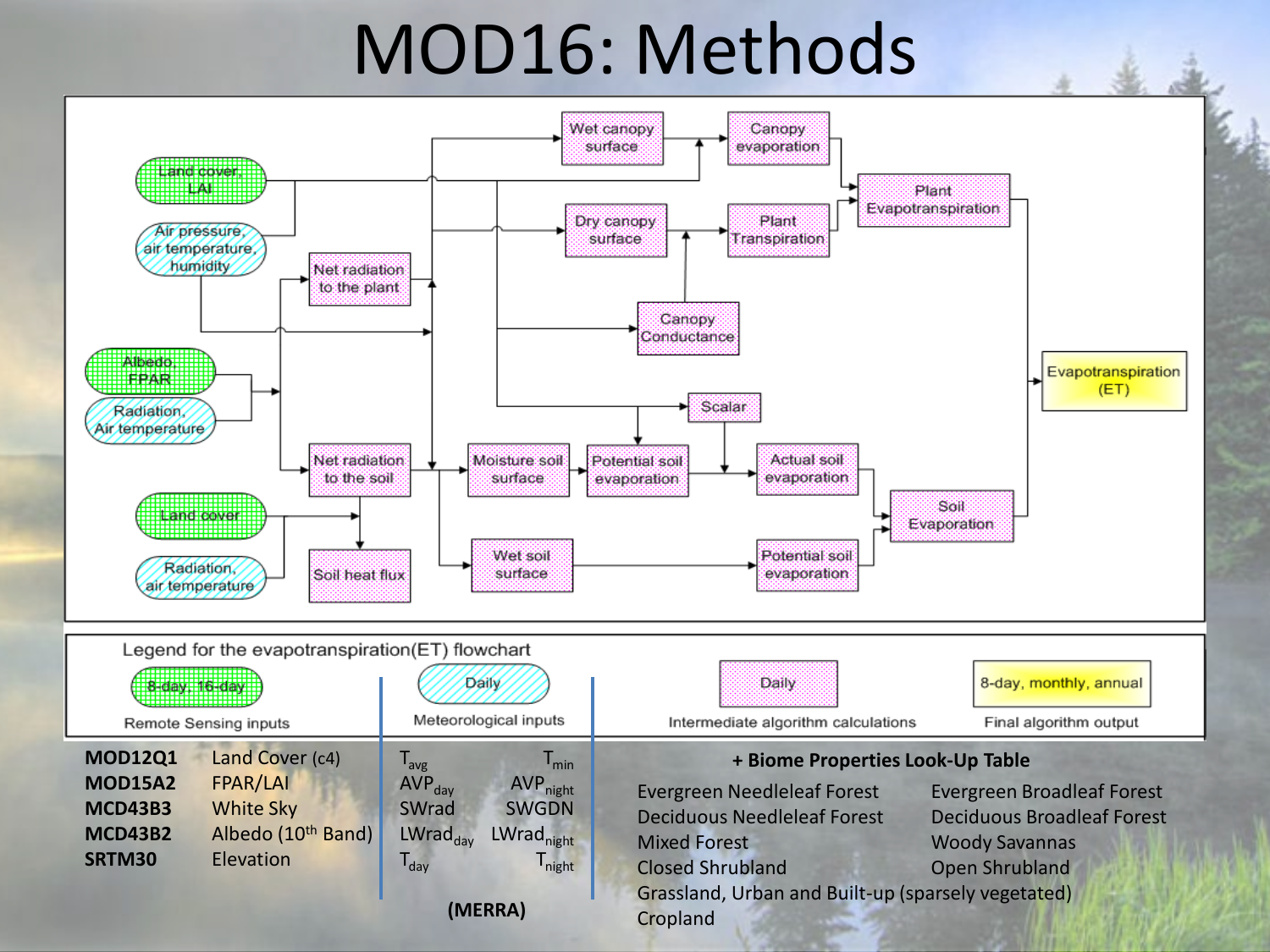# Penman-Monteith Logic<br>
S \*  $A * \rho * C_p$  surface resistance to the control of the surface and transmission

Aerodynamic resistance

 $S + \gamma * (1 + \frac{r_S}{r_S})$  Surface resistance to evaporation from the land

Actual H2O vapor pressure

f evaporation Molecular mass of dry air  $\mathcal{N}^{\alpha}$ 

Atmospheric pressure

Latent heat of evaporation

M Molecular mass of wet air

Latent heat of evaporation

 $\lambda E = \lambda E_{wet\_canopy} + \lambda E_{transpiration} + \lambda E_{soil}$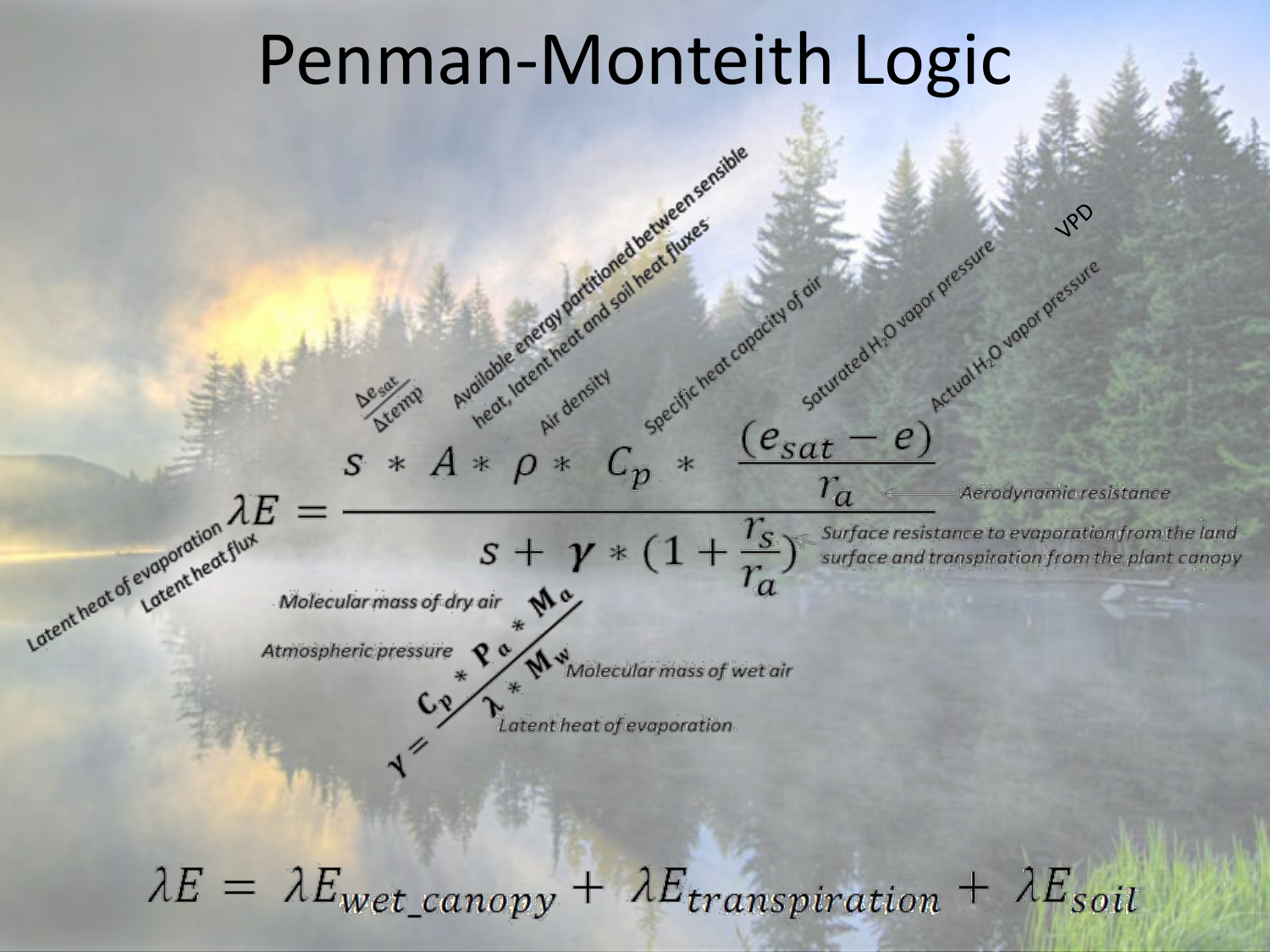### Sample Output

\*.exe MOD12Q1\_h09v05.MODIS SRTM30.h09v05.DEM MOD15A2\_ h09v05\_2009.MODIS MCD43B3\_h09v05\_2009.MODIS MCD43B2\_ h09v05\_2009.MODIS 2009





**2009 Annual Evapotranspiration**

High: 65535

Low: 27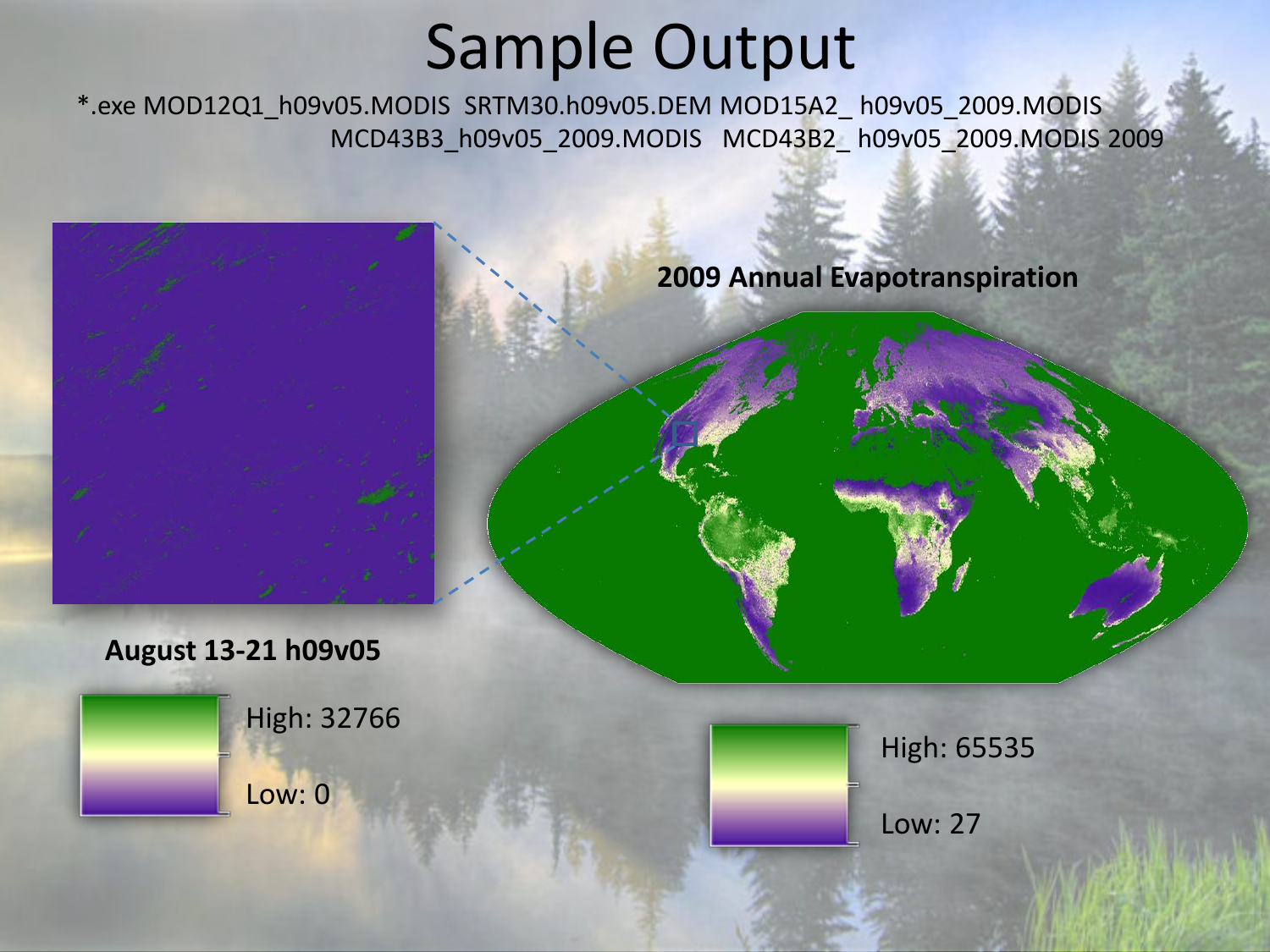### MOD16: Limitations

- Static MODIS land cover map
- Wind and **Precipitation** are **not used in the calculations of ET**
- **Relative Humidity controls % of saturated soil (standing water) and % canopy intercepted standing water**
- **MERRA meteorological inputs**
- BPLUT calibrated for the MOD17 GPP/NPP algorithm, though it's used in MOD16 as well
- Validations comparing two different approaches to calculate ET while using similar data as drivers are acceptable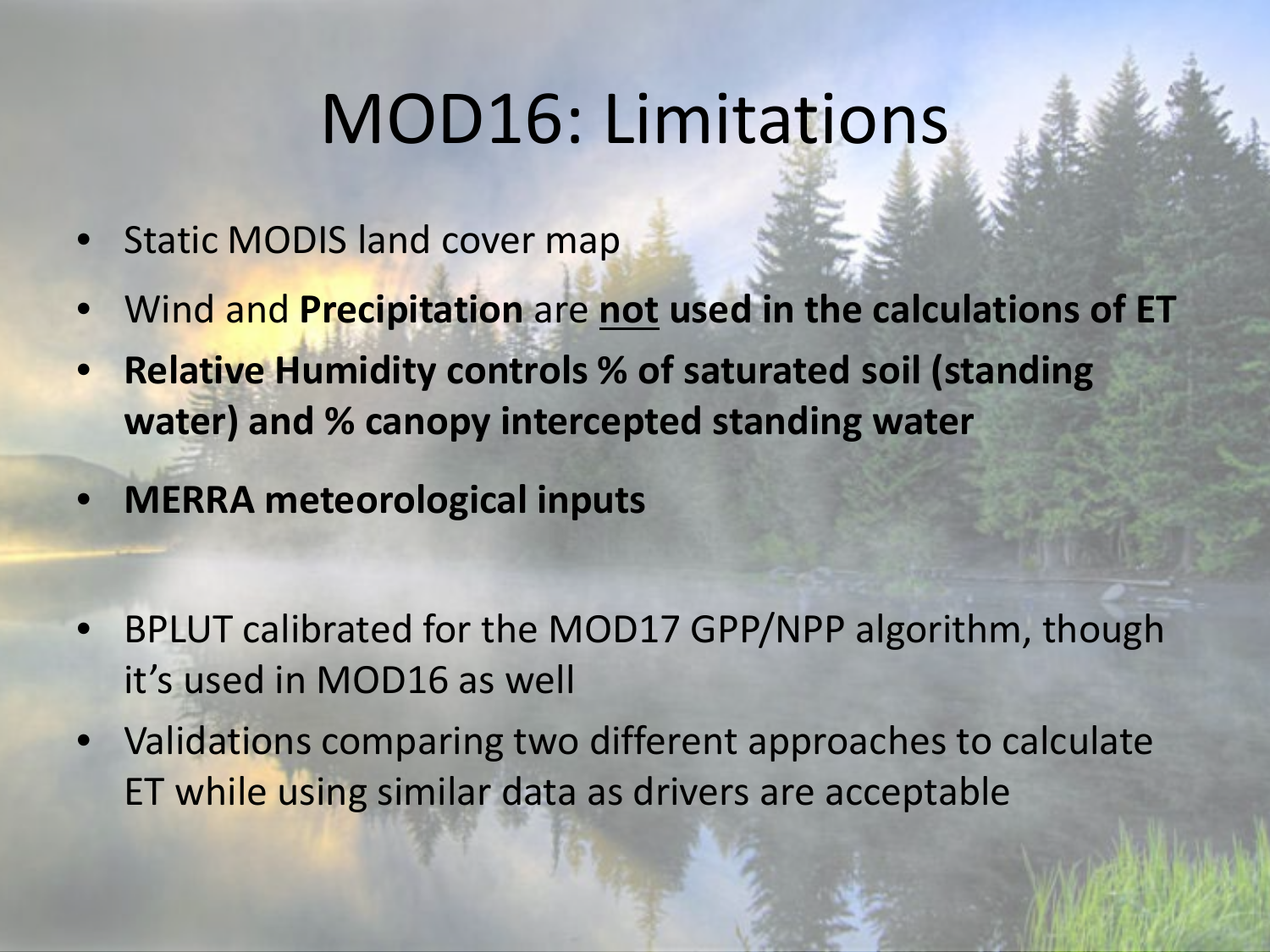## MERRA

- Gridded models of meteorological variables using satellite, weather station, radiosonde, weather balloons, etc
- Provided every 6 hours at 0.5°x 0.67° resolution
- Assimilation routine is "frozen" and will not be updated for newer instrument suites
- Quality will degrade as current instruments expire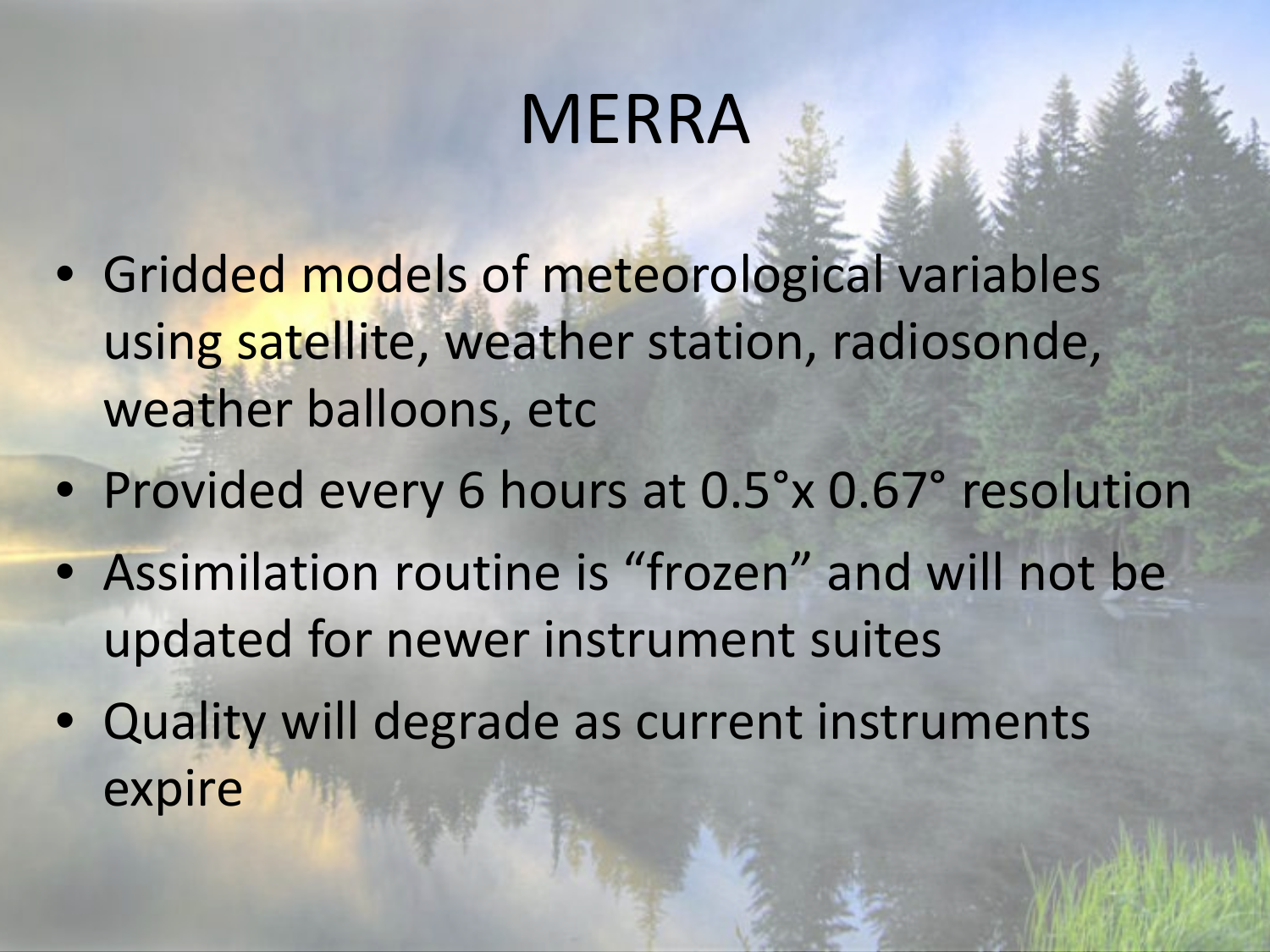### High(er)-resolution meteorology

TopoWx: 1km gridded data temperature only (humidity coming soon)

U of I METDATA: 4km gridded data temperature, precipitation, humidity, shortwave radiation, and wind

Daymet: 1km gridded data temperature, precipitation, humidity and solar radiation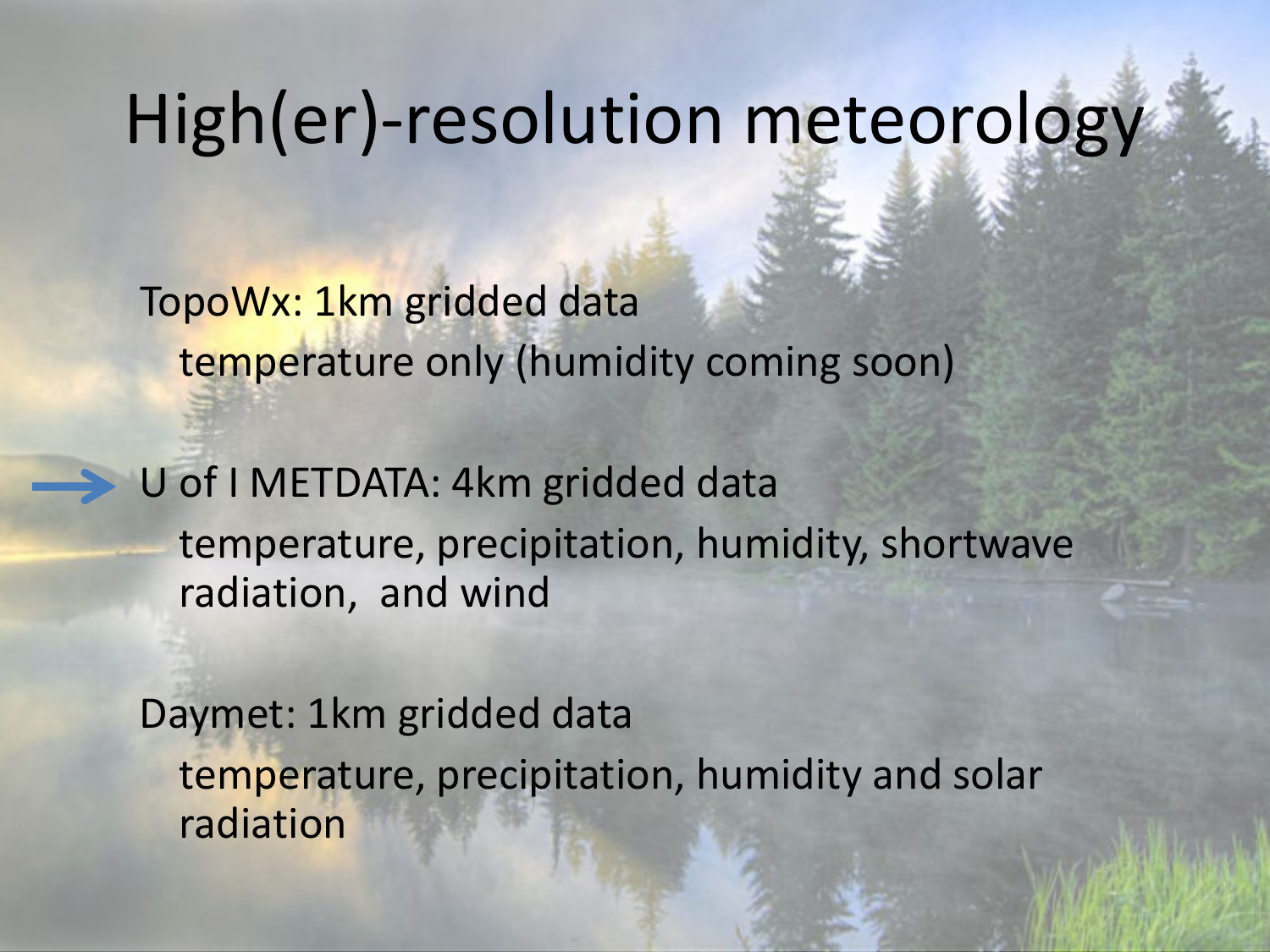# Addition of a Precipitation Component and bucket model for soil moisture

- Daily total precipitation will become a required input variable (University of Idaho METDATA- 4km)
- 20 cm soil water capacity across all biomes
- Soil water will gradually deplete until the next precipitation event
- If mostly non-vegetated, soil evaporation module will be affected
- If mostly vegetated, transpiration module will be affected
- Canopy evaporation will continue to assume interception based upon relative humidity thresholds and will evaporate at the potential evaporation rate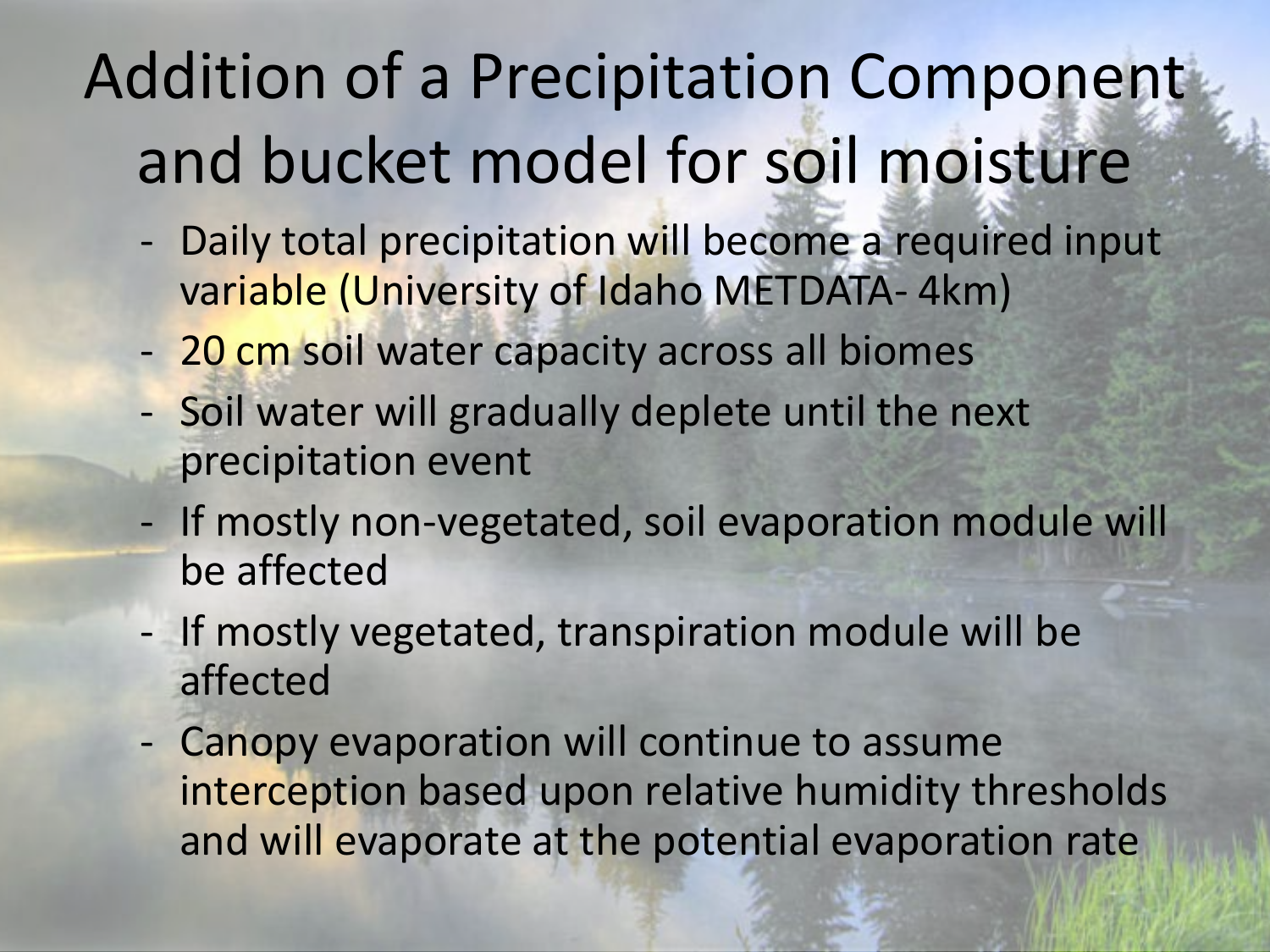### Major Assumptions

- Type and duration of precipitation events are undetermined
- Initial conditions: the bucket is "half full"
- Overflow and runoff disappear; no lateral flow between adjacent pixels\*
- No throughfall from canopy\*
- No snowpack (sublimation, lag between precip and bucket recharge, etc.)\*
- Canopy interception still depends on RH thresholds\*
- BPLUT will NOT be recalibrated\*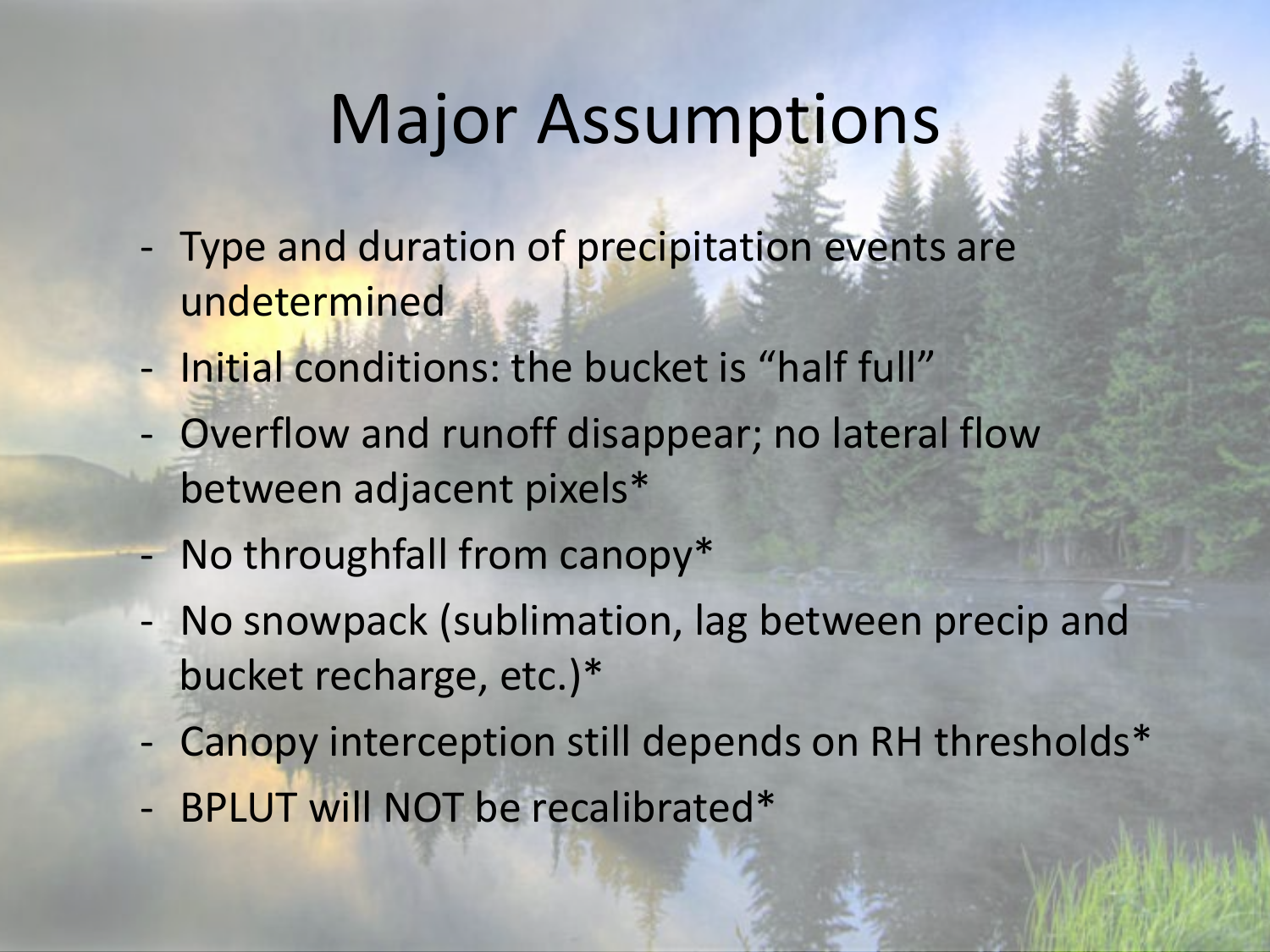### Tenderfoot Creek Experimental Forest

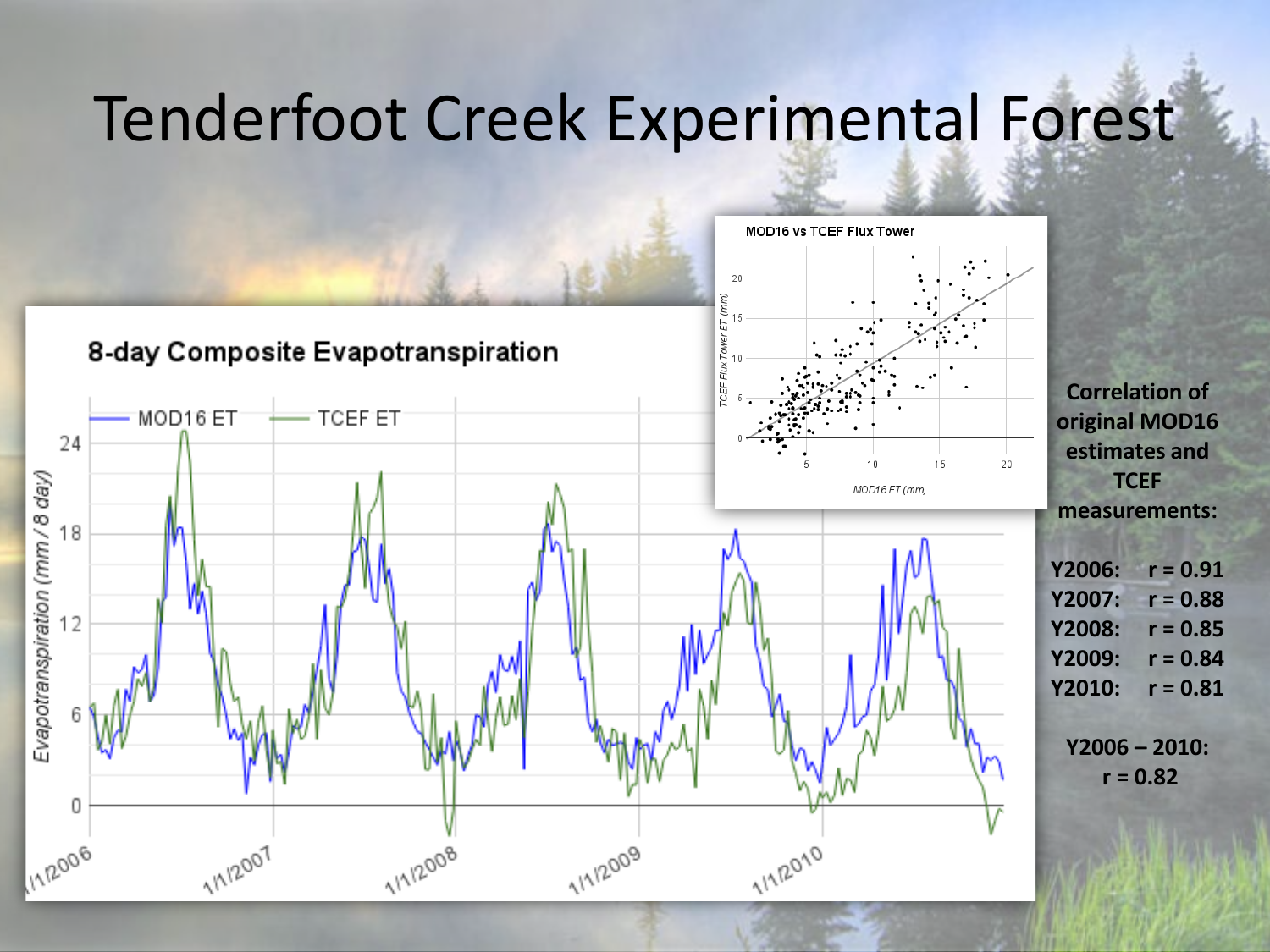### TCEF and MOD16+precip comparison

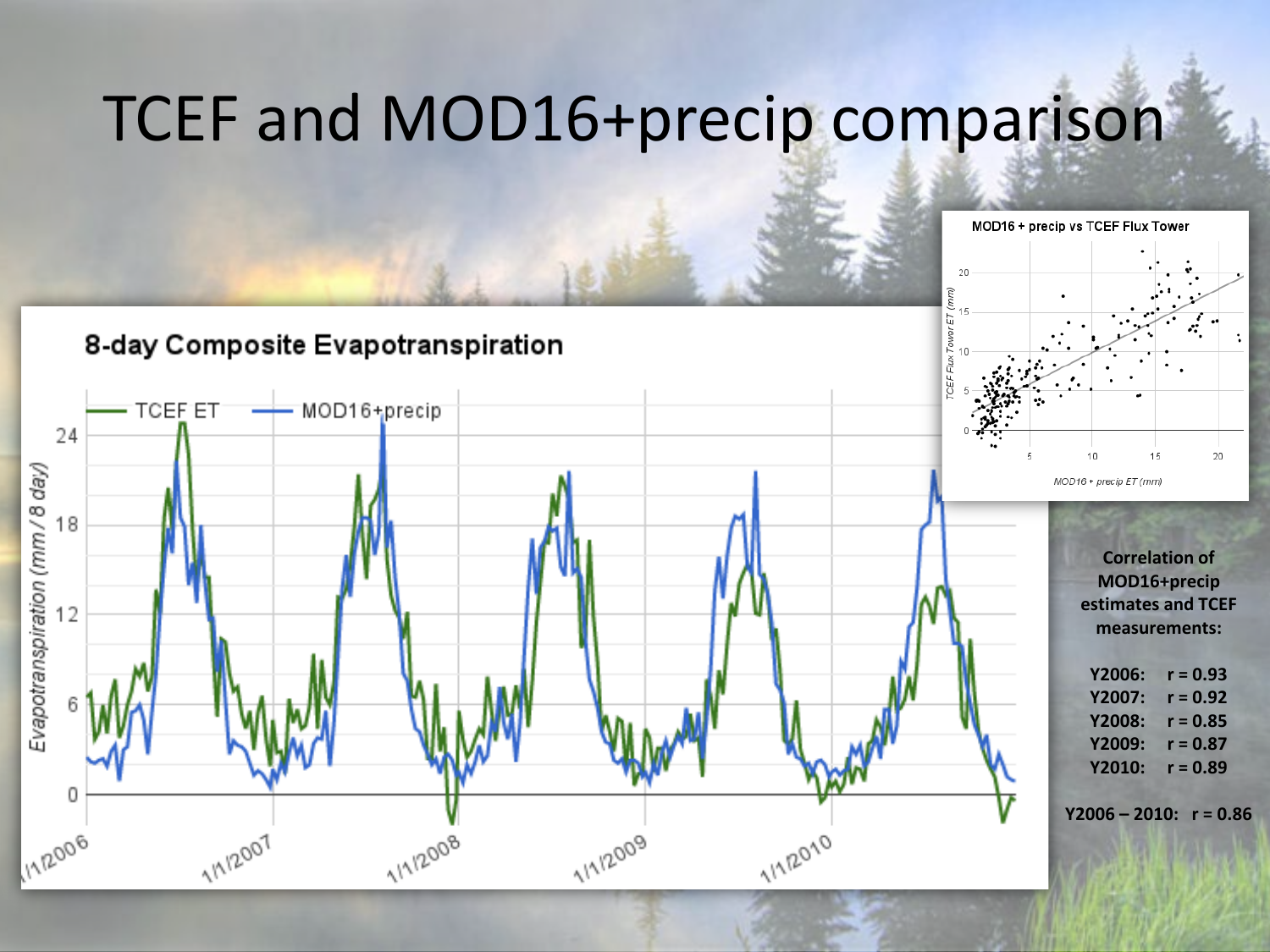## TCEF vs. MOD16

|               | <b>TCEF vs. MOD16</b> | TCEF vs. MOD16+precip |
|---------------|-----------------------|-----------------------|
| 2006          | 0.91                  | 0.93                  |
| 2007          | 0.88                  | 0.92                  |
| 2008          | 0.85                  | 0.85                  |
| 2009          | 0.84                  | 0.87                  |
| 2010          | 0.81                  | 0.89                  |
| $2006 - 2010$ | 0.82                  | 0.86                  |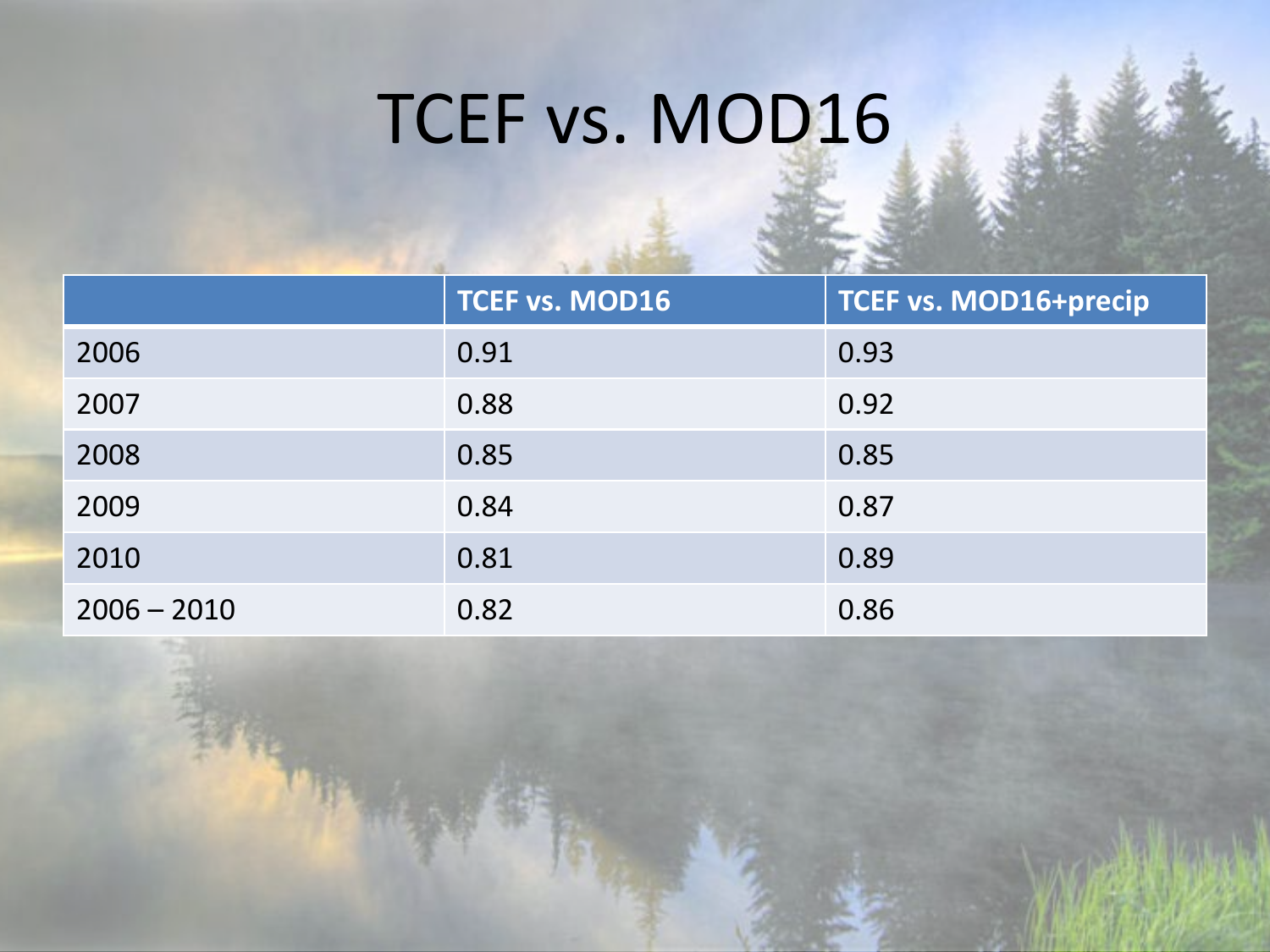### Future work

- Validation across multiple biomes and climate gradients
- Incorporation of other high resolution meteorological variables (TopoWx, METDATA)
- Distribution of 8-day, high resolution (1km meteorological drivers) MOD16+precip data for Montana, then conterminous USA
- Incorporation of MOD16+precip into MOD17 NPP/GPP estimates as a measure of water stress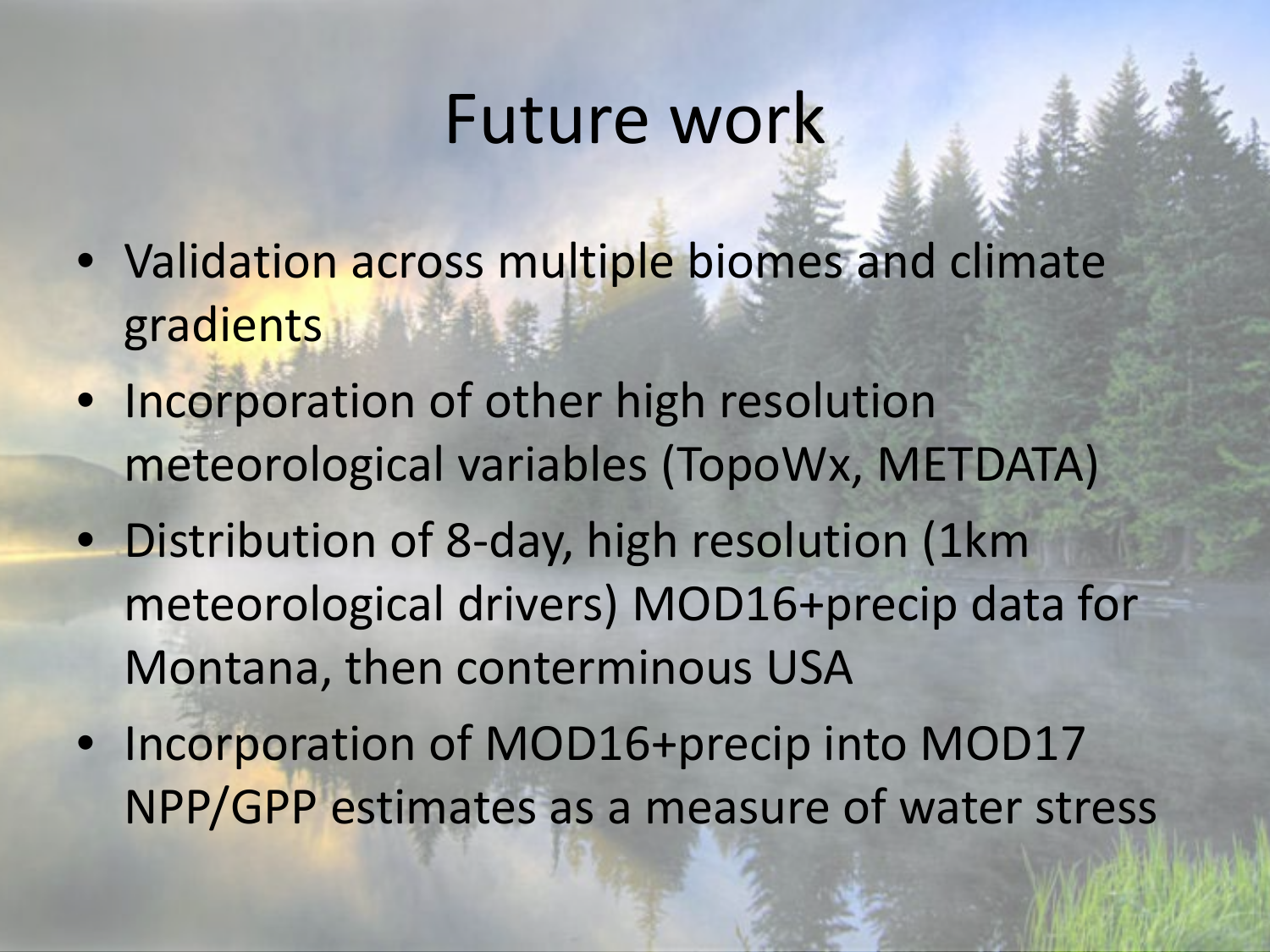### Acknowledgements

- North Central Climate Science Center
- Montana EPSCoR
- Montana Climate Office

- Dr. Steve Running
- Dr. Jared Oyler, Ruben Behnke
- Dr. Kelsey Jencso, Dr. Ashley Ballantyne